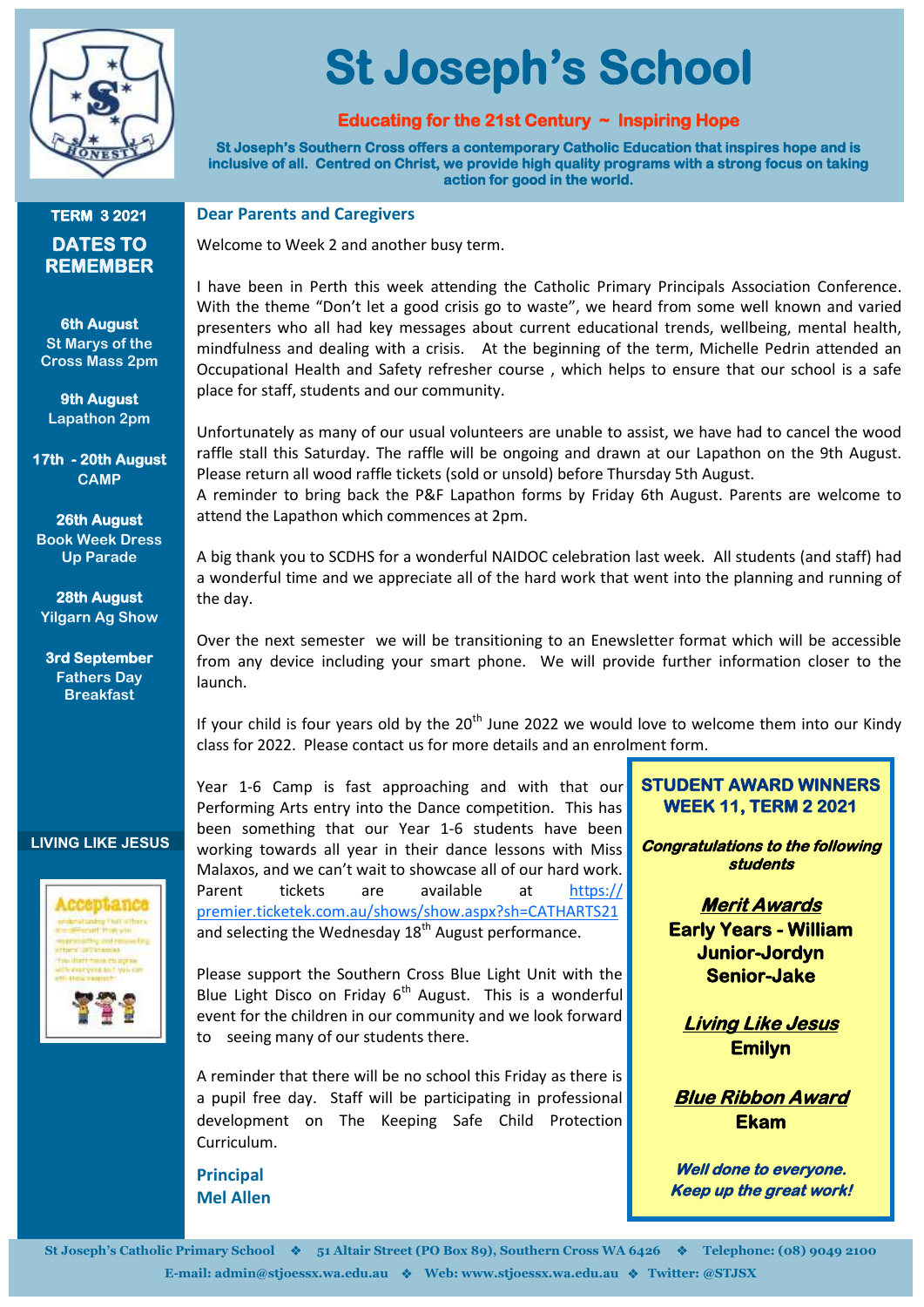

# **Early Years**

*The Early Years Classroom have kicked off this term with a BANG! We have been to SCDHS for NAIDOC week, where students had lots of fun learning about Aboriginal culture. Students participated in art, dance and had the chance to taste crocodile, kangaroo, emu meat and ice-cream! Students enjoyed playing with others from Moorine Rock and SCDHS. Students have begun learning about non-fiction and fiction texts in Writing and Reading. We have been doing lots of counting beyond 100 and shapes in Maths. One activity students were asked to make 3D shapes with play dough and pop sticks. We have added a construction area where students have been using great teamwork and creativity to build car ramps, houses, motor bikes etc.* 

**Students have really enjoyed:** 

*William:* **"I like all the toys. I like the animals in the animal draw. I am learning about 'a', 't' and 'd' and all of them, a, b, c, d, e, f, g, h, I, j, k, l, m, n, o, p, q, r, s, t, u, v, w, x, y, z! That's what I'm learning about!"**

*Callum:* **"I love Angus and Aiden, I've been learning 's'. I play playdough. I like playing builders".** 

*Angus***: "I love making a house with blocks. I love the monster trucks. I've been learning 's-a-t, sat". I've been playing playdough, I make letters, snakes, and turtles with playdough".** 

*Aiden:* **"I have been loving mining and playing the guessing game. I've been loving working. I've been learning the 'ch' sound and the 'sh' sound. I've been learning about our family. I love sport, I love Ms Allen".** 

*Kolton:* **"I love sport, I like doing my spelling words, and I really like maths and STEM!" In STEM I have been learning how to play Builders Empire and building stuff. In Maths I have been learning counting big numbers".** 

*Evelyn:* **"I love to play outside; I love to learn. I love building blocks; I love writing and iPad time! I am learning how to build on Minecraft. I am learning about ringtail possums in Writing. I know that the ringtail possum babies can't see, and they crawl into the mothers pouch!"** 

*Elizabeth:* **"I love iPad time, playing outside, playing in the construction area, playing line chasey. I have been learning about non-fiction and fiction books. We have been learning about the ringtail possum. They have good night vision. I have also been learning how to dance, I am excited about going to camp and performing".** 

*Natalie:* **"I love playing Minecraft because you can build something' I love to learn about Ringtail possums. I learn reading and writing. I have been reading the book "Look" and "The Dog". I like to go to STEM because it's so much fun because you get to bring your iPad.** 



*Core Values ~ We are honest and courageous and strive to follow in the footsteps of Jesus ~ We respect that we are all different and unique, and are willing to share our talents with others ~ We demonstrate fairness to all in our school community*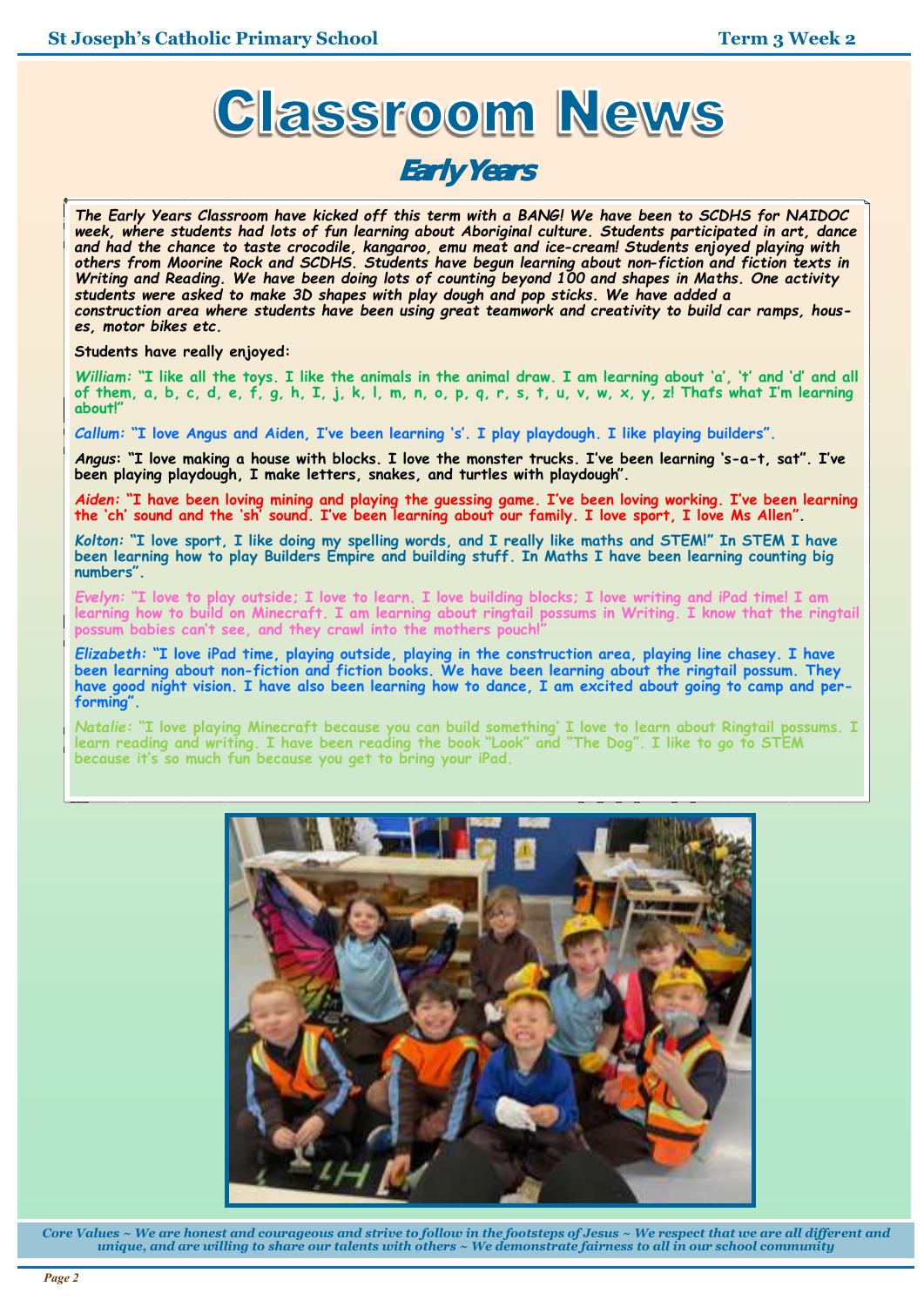# **PRAYER OF THE WEEK**

O God, source of all goodness, who have shown us in Saint Mary a woman of faith living by the power of the Cross, teach us, we pray, by her example to live the gospel in changing times and to respect and defend the human dignity of all in our land. Through our Lord. All: Amen



#### **REFLECTION**

#### **Feast of St Mary of the Cross (MacKillop) FEAST DAY – 8 AUGUST**

**Mary MacKillop was born in 1842 in Fitzroy, Melbourne. Inspired by a meeting with Fr. Julian Tenison-Woods, Mary MacKillop took her vows at the age of twenty five, and the religious name, "Mary of the Cross". In doing so, she founded the congregation of the Sisters of St Joseph.** 

**Mary MacKillop was very conscious of the plight of the poor and needy. She worked with families that**  lived in isolated areas of Australia. As a **Mary MacKillop pioneered a new form of religious life in Australia, and commenced a "system" of "Josephite" schools that would provide education, especially for the children of the poor.** 

**Even today, many Australians can say that they too have felt the impact of the enormous work started by St. Mary of the Cross (MacKillop), having been educated or cared for, by the Sisters of Saint Joseph. She was noted for her trust in the providence of God and miracles of healing have been attributed to her.** 

**She was declared a Saint by Pope Benedict XVI on the 17th October 2010.**



#### **P&F Uniform Shop News**

The Uniform Shop currently has a quantity of good quality second hand uniforms.

If you would like to check them out please contact the P&F Uniform Coordinator Mrs Lorrae Carlson on 0407 381 993. Thank you.

#### **Payment of Uniforms**

Due to late payments and non payment of uniform invoices, it was decided at our last P&F meeting that all uniforms are to be paid at time of ordering/purchasing.

This can be done in two ways:

1. Pay at the time of ordering, account details are on the invoice;

2. If you are unable to pay at the time of ordering, the uniforms will be taken to the office and given out once payment is made.

If you have any questions regarding this please do not hesitate to contact the office.



# **Parish News**



**Our Lady of Montserrat Parish** *Our parish warmly welcomes those who would like to* 

*become Catholic here in this place. In our parish, high school students and adults can present themselves for this of their own accord. Primary school students usually require at least 1 of* 

*their parent/guardians to be Catholic (so that they will receive ongoing formation in the Catholic faith at home). Exceptions do take place from time to time, so the best thing to do for any interested families is to either contact us at the parish or register your interest with Ms Allen.*

**Weekend Mass Times Saturday 6:30pm Sunday 8:30am Phone : Southern Cross 9049 1049 (Friday to Sunday) Kalgoorlie 9021 2100 (Monday - Thursday) E-mail: kalgoorlie@perthcatholic.org.au Fr. Matthew, Fr. Stephen, Fr. Brennan and Fr. Jeffey**

*Core Values ~ We engage in active learning in a safe and collaborative environment ~ We challenge, motivate and encourage everyone to reach their potential ~ We play our role in protecting God's environment to promote a sustainable future for all*